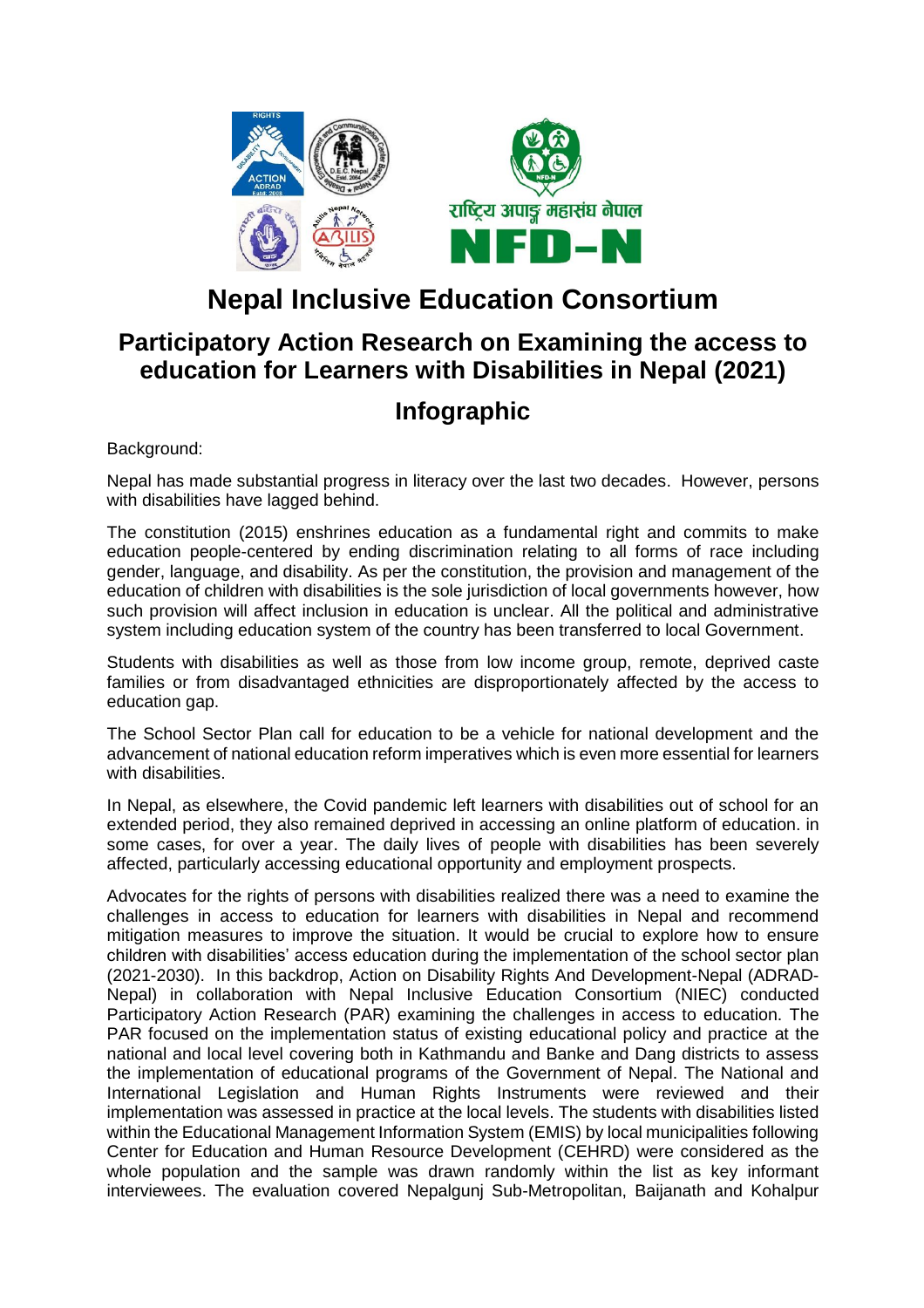Municipalities along with Kathmandu and Lalitpur metropolitan. Based on the findings of the assessment, it is recommended that the federal, provincial and the local government adopt practical milestones to follow an inclusive Education system in the post-Covid situation bringing all children with disabilities into the education system.

The aim of PAR was to evaluate the challenges that exist in access to education for children with disabilities, assess the effectiveness of the educational program for meeting commitments of the Government to promote inclusive education particularly in compliance with article 24 of CRPD and the concluding observation of CRPD committee and to provide the first hand empirical evidence of implementation status of existing educational programs of the government in order to find out whether such programs have been effective in meeting disability targets of Sustainable Development Goals (SDG) 4 and constitutional provisions of rights to education of children with disabilities.

Following the scope of PAR, both qualitative and quantitative analysis has been carried out under the evaluation. In-depth interviews of specific cases were conducted, particularly to understand the impact of Covid-19 on the learning opportunities of students with disabilities.

# **Analysis of the status of access to Education to learners with disabilities:**

Among those learners with disabilities enrolled in educational institutions, 57% are boys and 43% are girls.

Persons with disabilities in Nepal often experience the violation of their basic human rights as the consequence of myths, negative attitudes, and pejorative language, social, legal and environmental barriers

The National Education Policy 2019 (BS 2076) mentioned contradictory provisions which is in contrast to the Inclusive Education Policy (2017) and is superseded by the current National Education Policy. The current policy in its policy number (G) covered both Inclusive and special education. The Policy 10.28 mentions "To provide inclusive education and special education opportunities to meet the learning needs of children with disabilities and to adapt curricula and textbooks for the development of life skills and vocational skills...". Here the special education and inclusive education both are mentioned without distinction which is entirely noncompliant the article 24 of CRPD.

Nepal committed to the Incheon Declaration and Framework for Action for the implementation of SDG 4 issued by the meeting of the World Education Forum organized by UNESCO in Incheon, South Korea. Against this context, the Government of Nepal has incorporated it policy priorities for educational development in its Fifteenth Plan. The Sustainable Development Goals has explicitly the targets of quality and equitable education of learners with disabilities.

# **Key findings of PAR:**

The present PAR on IE interviewed to 125 students with disabilities who enrolled in the educational setting and found that 10% were enrolled in Madrassa, 31% in RC and 59% enrolled in public schools. Total accessibility was not found in most of the settings.

*"… The school is not ready to accept me because of my physical disabilities. the school may not have enough resources, the classrooms are not accessible, as it developed in my house, and the teachers may not be capable enough to teach students like us...",* said a boy (11), using wheelchair.

The constitution grants every child the right to education but the boy in the rural community is deprived of accessing education only because of his disabilities.

*"I was not expecting to go to school because I would be totally stigmatized and my family would not want me to go to school, but it is the staff of DECN who persuaded my parents to enroll me in the school...".* said a boy with cerebral Palsy in the "Educational Transition Center "(ET Center) established by DECN.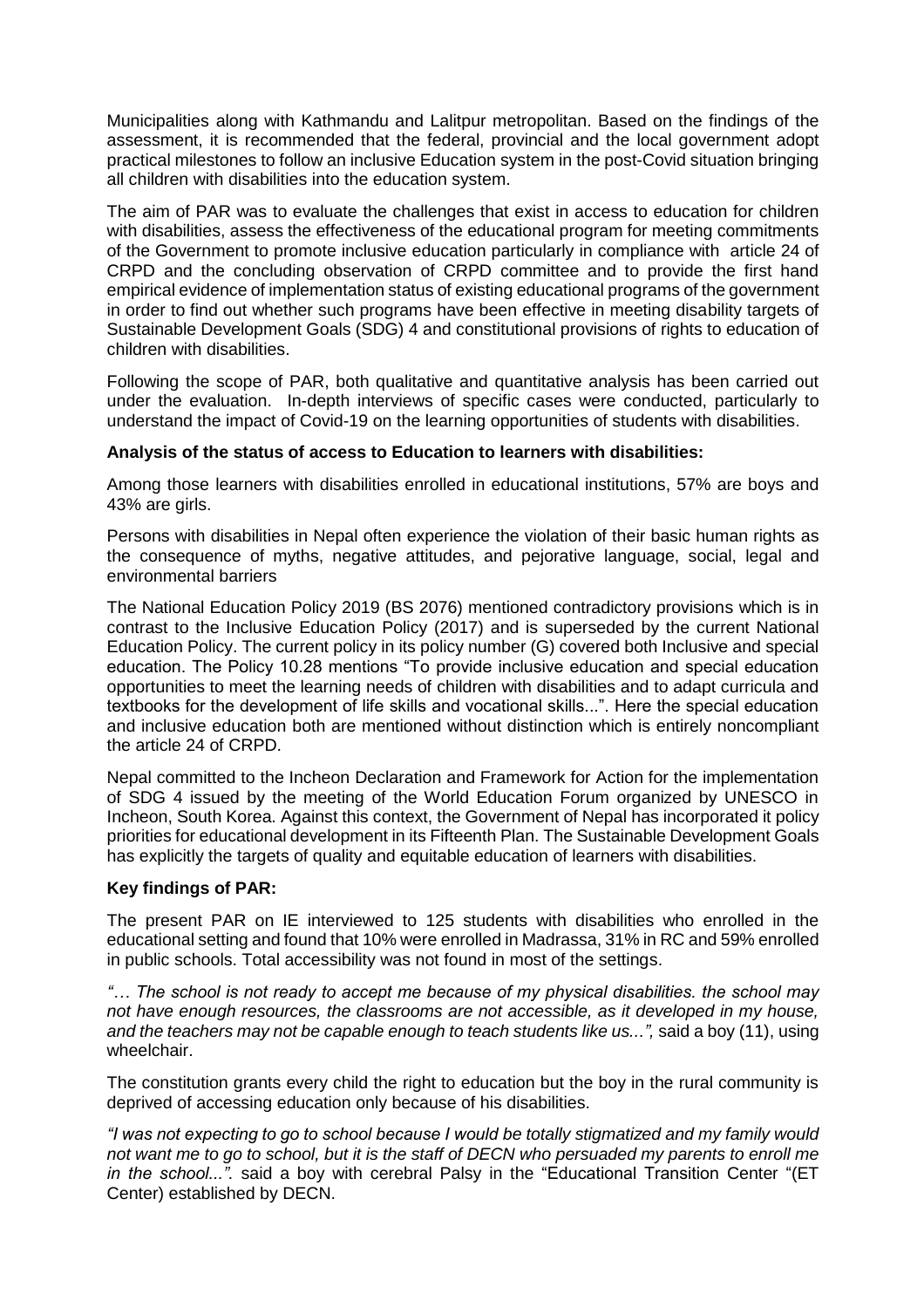A significant number of schools do not have the identified priority minimum enabling conditions for children with disabilities.

In rural municipalities, children with disabilities do not receive an education nor are they taught vocational or independent living skills that will benefit them as adults. Participants from FGD described the low quality of education observed in resource classes (RC) for children with disabilities in their respective municipalities. *"Unfortunately, the special schools that I've observed are not really that helpful in progressing children with disabilities, forward as the family have expected. It is more like a daycare arrangement in the RC particularly to the children with intellectual disability...".* said a social mobilizer of DECN.

It was found that many RC facilities lack enough ventilation, adequate lighting, accessible structures, toilets, clean water and proper sanitation.

*"Because of the inaccessible and narrow pathway in the school buildings, and having lots of stairs, I am facing continuous challenges. As the toilet is not accessible for my wheelchair, I limit drinking water while going to school"* said a girl using wheelchair in Baijanath Municipality.

The Learning and upgrading Standards are not enforced in RC. This makes it difficult to ensure minimum enabling conditions across the classes.

"There are questions concerning the quality of online education due to low attainment, lack of ICT trained educators, and lack of suitable online platform for learners who use sign-language.

*"I usually visit a family in rural village where a young daughter who has hearing disability is kept at home without sending her to school, who has hearing disability, who was always banging her feet on the floor which I tried to understand, finally I came to know that the girl wanted to continue her education in school with her friends and learn sign-language for communication...".* said a social mobilizer of DECN. *"Because of less access to sign language communication in families, children with hearing disabilities tied with the deaf community in the belief that school stay will little benefit them...".* Expressed a girl with hearing disability from Dang.

"Inclusive education allows students to learn one of the most important basic lessons of life having strength because of diversity. *By learning to get along with others from different backgrounds, Deaf students can learn how differences can strengthen the Deaf individual and the Deaf culture as a whole …"* Said the president of National Deaf Federation (NDFN)....". The major challenge for inclusive Education for Deaf students are lack of vocabulary in sign language as well as listening and speaking test that allocate 20 marks in Secondary Education Examination (SEE).

Due to lack of accessible teaching learning materials including textbooks in Braille and in DAISY format, the students with visual disabilities have low attendance in online classes. The accessible ICT help retention and continuous learning opportunity for learners with disabilities. Another challenge in the examination system is the issue of writers for blind students. Some blind students are under pressure to find the writers by themselves, even if they find a writer, there have been instances of writers failing to keep up the necessary speed while writing exam papers.

In almost every part of the country, schools have been temporarily closed and remote education programmes initiated which was rather challenging to children with visual disabilities who face high barriers in accessing adequate learning materials and participating in learning exercise. The Obstacles to providing remote education to children with Autism Spectrum Condition and Intellectual disability include a lack of personalized education plans, absence of resources provided in schools (such as trained teachers, educators and structured learning environments), and a lack of assistive technology for online classes including computers, Android devices and Internet for students with learning disabilities in their homes.

*"Most students, enrolled with hostel facilities in RC running for the students with visual, hearing and intellectual disabilities stay in residential facilities where there is one government-paid*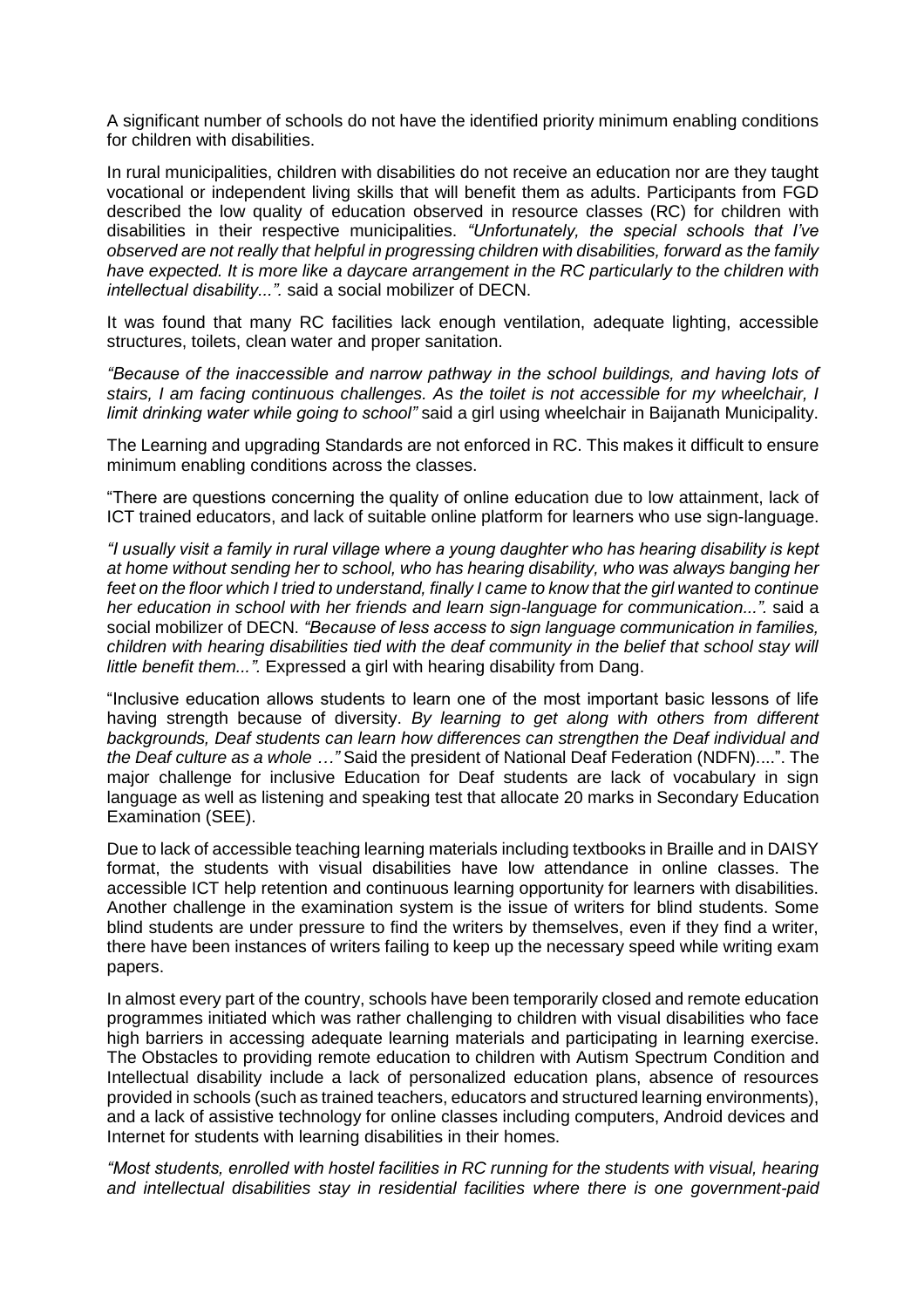*caretaker. This low paid and unskilled care-taker has to look after 10 or more students with disabilities which is not only insufficient but also impractical..."* said a visual impaired teacher. The RC, which was initially following integration principle and later adopted by Inclusive ideology though now driven from segregation practice. There is no adaptations or support to bring learners with disabilities in the regular classrooms following inclusive principles.

The assessment centers established in the districts are functioning without sufficient skill and the unclear roles of the coordinators. They argued that there is inadequate resources to coordinate for bringing learners with disabilities in the schools or lead advocacy efforts to sensitize parents in sending their children with disabilities in the school.

After passing completing basic education, the location of schools for secondary education are not equally accessible to learners with disabilities. Therefore, a low transition of students to secondary schools is observed. When the student's achievement is low and when there are high dropout rates, secondary schools have little capacity to graduate students with disabilities resulting in inadequate career advancement options or higher educational attainment.

Key challenges observed were sub-standard learning environments, lack of teachers' capacity and motivation, and the inadequate continuous support system for teachers to make schools child-friendly and quality-oriented.

"The schools deny admission to children with disabilities, particularly those with psychosocial and intellectual disabilities, because the school management think that the curriculum or trained teachers is lacking for an inclusive education environment...". Increasing the number of skilled teachers is foremost essential to promote inclusive education in regular schools. Without trained teachers, it's impossible to handle individual need of students with diverse disabilities, sociocultural circumstances and other affecting factors like medium of language used...".

The government provides minimal special education training only to teachers working in special schools or RC. Teachers in mainstream schools do not receive adequate training on the way how to adopt children with disabilities in their regular classrooms, thereby undermining the principle of inclusive education. There is lack of training provided by the local Government for staffs at learning centers run by NGOs or OPDs such as ET Center operated by DECN...".

There is inadequate supervision, monitoring and follow-up by the municipalities in schools, both RC and the inclusive schools.

90 per cent of the parents of children with intellectual disability argue that Schools do not want to include children with intellectual disabilities in the regular classroom in the school.

*"My fear for sending my son to school was more associated with the doubt that my daughter who have no disability would be unnecessarily ridiculed or blamed, may affect her marriage chances. Besides, my son may not be experiencing meaningful benefits from school because he has no means of proper communication..."* expressed the mother of a boy with CP. The parents' wrong understanding is that the targets of inclusion can't be understood by members of their community, which often leads to the practice of keeping their child protected at home.

The most important concern on children with intellectual disability and the Autism spectrum condition is the way they are addressed in government policies and programmes for developing the individual learning plans and the appropriate teaching method for such children with learning disabilities. The participants amongst parents of learners with intellectual Disabilities and Autism, argue that the lack of standard curriculum is a challenge. At present there is not any specific curriculum for children with cognitive disability thus the concept of education needs to be redefined on the basis of experience of such children. "The basic daily skills learnt by them such as using toilet, washing, dressing, eating and turning on or off the radio and television should be considered as learning skills. Though the argument of parents strive for a special curriculum. However, that is not consistent within inclusive education principles. In an inclusive system, there should be one curriculum which is adapted to the needs of different learners.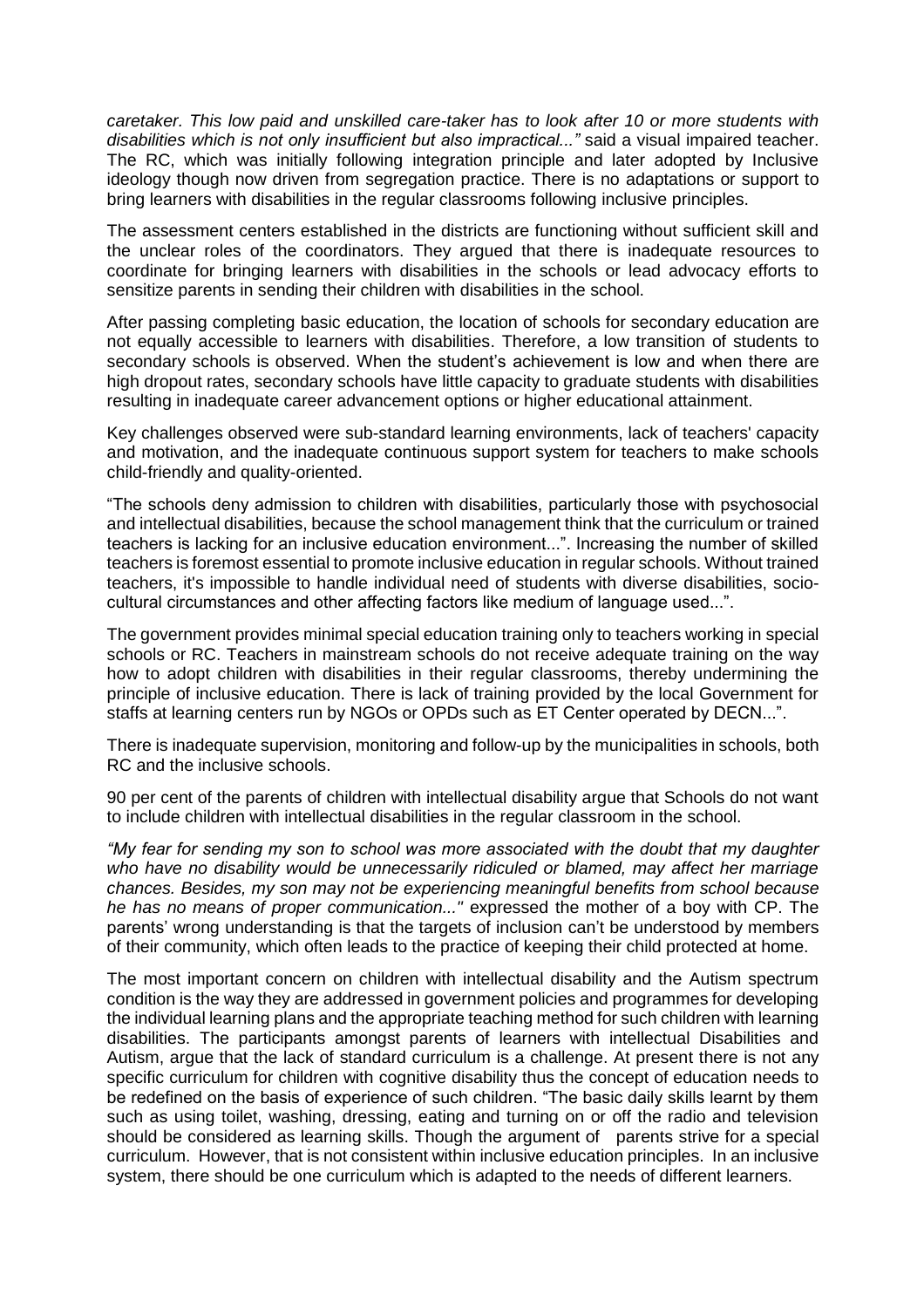The key respondents among young boys and girls with disabilities consistently described lack of teaching learning materials and reproductive health services for adolescents with disabilities; where few services for children with disabilities existed, services for adults were often overlooked. As a result, when school education is over, young adults are often left with no career options, so they remain isolated at home with limited gainful activities. It creates new troubles for the parents of children with cognitive disabilities who in many cases must adjust their schedules to look after their adolescent boys and girls full time. The problem is even more exacerbated when the adolescent girls with intellectual disabilities facing a high risk of sexual violence even at home and within the family. The women and girls with disabilities who are not only routinely denied of education, but are often hidden at home and at much higher risk of abuse and neglect. The study revealed that 72% of participants of FGD agreed that many children with profound disabilities are not sent to school. Further, 60% of respondents indicated that girls with disabilities are excluded from school more than boys with disabilities, while 85% also agreed that girls with disabilities are excluded from school more than girls without disabilities.

*I am often bound to stay at home, my physical movement and social participation is confined within the boundary of the house, I can't continue the school since my parents are not willing to put me at risk of violence"* said a girl with visual impairment. *"The family is very overprotective of daughters because they don't want to take any risk that she is sexually violated...".* Said a mother of girl with Intellectual disability.

*"Social stigma is differently affecting men and women in our Muslim community because of the religious beliefs. Girls and women, particularly in the rural municipalities are confined within four walls because of our religion and are deprived from educational opportunities...*". said a girl with physical disability.

*"In the southern part of Nepalgunj Sub-Metropolitan, we have a large Muslim community and we send our children in Madrassa for formal education. Girls have limited experiences than boys in Madrassa because girls are restricted for social participation in our community"* said a parent of girl with Psychosocial disability.

In line with the SDGs, equitable access is a key result area in Nepal's school education sector and as such, GoN should prioritize access, participation and retention of children with disabilities to reduce disparities in learning outcomes.

# **Evaluating impact of Covid-19 in education of learners with disabilities:**

COVID-19 has disrupted life in every corner of the country. While the impacts are far-reaching, the Covid-19 infection and the safety protocol adopted by the government to mitigate its spread have hit the most vulnerable children and families, including the majority of Learners with disabilities and those from low income group, due to the closing of schools intended to curb COVID-19 transmission. This left three hundred thousand pre-primaries, primary and secondary level children with disabilities and those from low income group out of school for an extended period, in some cases for over a year particularly in the hard hit area like Kathmandu valley.

The purpose of evaluating the impact of Covid-19 in the education of learners with disabilities is to raise awareness of the specific challenges faced by learners with disabilities and their return to school as well as their access to alternative learning during full or partial closing of the schools in Nepal. The observation also offers recommendations for Municipalities, schools and governments on how to address the specific challenges faced by children with disabilities in their access to inclusive education during lockdown.

There is limited knowledge of health risks and disability. Many parents/caregivers of children with disabilities have limited knowledge of whether their child's disability makes them more vulnerable due to coronavirus and when their child's health would be at greater risk because of their disability if they come in contact with the virus.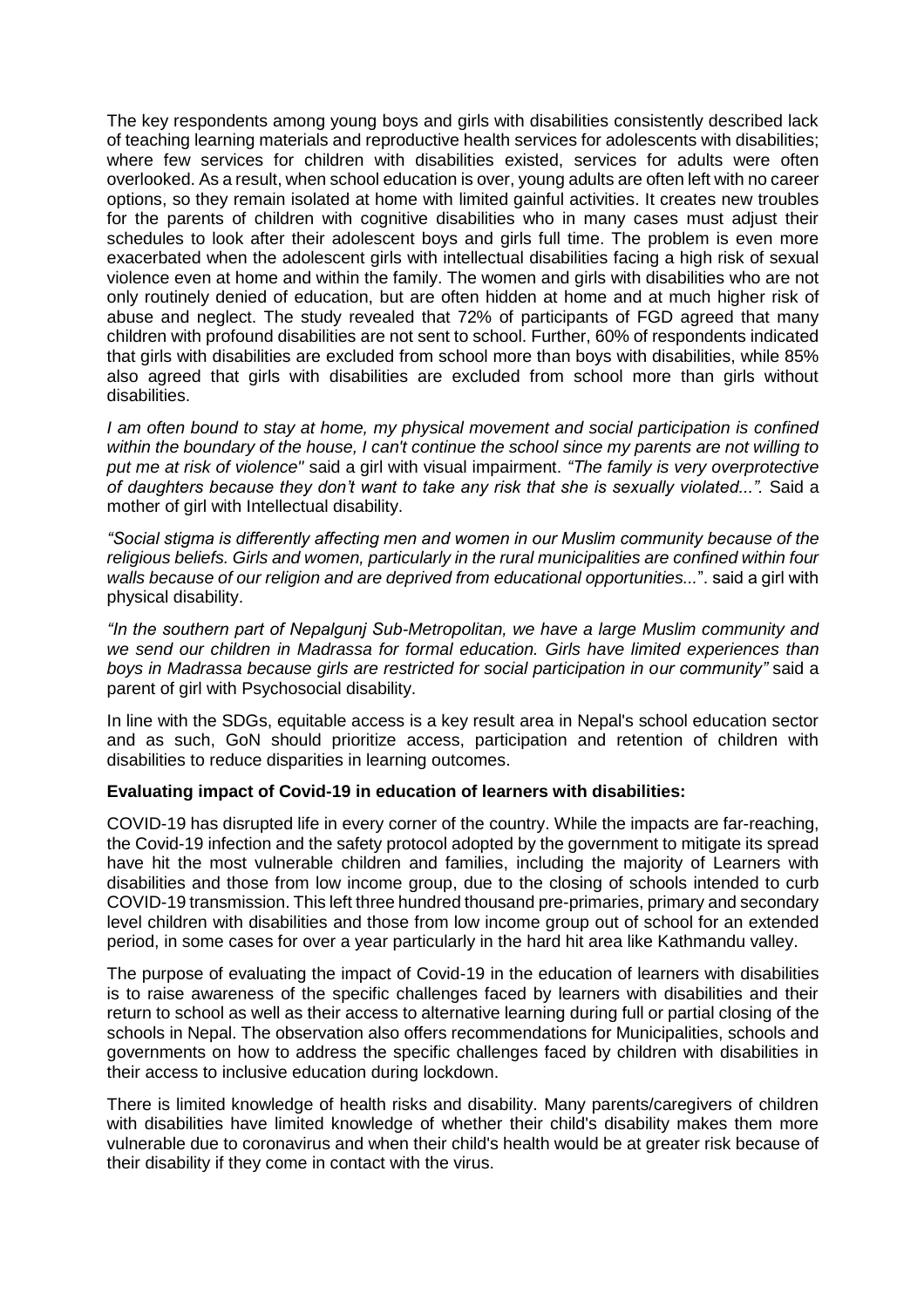The learners with disabilities reported of receiving Covid-19 related information through TV (65.6 %), radio (81.2 %), phone messages (8 %), and neighbors (81.8 %). In average, (80%) learners with disabilities mentioned having received information either through the media or from friends and family members. Participants whose children had hearing impairment and intellectual disabilities received information either in sign language or through simplified messages for communicating to their children.

**Closing and reopening of schools in Nepal:** UNICEF is calling on governments to Reopen Schools as soon as possible and get education back on track since many learners with disabilities are facing education crisis.

*"It's a challenging task in my family to keep my daughter at home without attendant, because of threat of Covid and lockdown declared, the school is closed and my daughter is staying at home, she demands my time, I am compelled to close my small shop which has limited my*  income. I tried to bring my daughter together in the shop but even the regular consumers didn't *enter to the shop, they are reluctant to face my daughter's gesture…"* expressed the worry by a mother of a girl with Intellectual disability.

There is still the alternate mode of education both virtual and face-to-face going on however children with disabilities have not been prioritized in bringing them back to face-to- face learning. For example, in Kathmandu where a two-shift learning system in primary schools was instituted, the pre-school age children with disabilities remained at home.

Barriers and Enablers to access education for learners with disabilities in Covid-19:

There are many reasons behind the exclusion of Learners with disabilities from educational opportunities. The PAR revealed that stigma and discrimination, lack of available and accessible transportation to schools, lack of accessible school premises, limited capacity of teachers and school staff to support all learners with disabilities and limited accessible teaching materials, and lack of assistive devices create barriers for access to education for children with disabilities.

A girl with visual impairment who returned back home in Dialect from Magel Prasad High School in Nepalgunj couldn't continue online classes because of not having broadband connection, smart phone or computers in her village.

A participant of webinar on Language justice expressed that *"Providing online education can be costly for having devices and computers, particularly for a post-Covid situation but with the right set of circumstances and management of Government's resources, it is possible. for learners with disabilities providing inclusive education through regular classroom set-up addressing individual needs."* 

There are 35 % of the Learners with disabilities who were deprived of the cash support scheme of the Government for those who are living in hardship condition in lockdown situation. *"I was refused to get the relief package distributed by the Municipality to those having low economic status only because I am getting scholarship of second grade which is only NPR. 500 monthly however I missed the food package of about NPR. 2000."* Said a learner with physical disability.

In general, there is lack of data on the situation of children with disabilities in most of Municipalities, and on the number of children with disabilities who are not enrolled in school or who have dropped out of school. Existing data indicates that many children with disabilities were not enrolled in school before the onset of the pandemic and many children with disabilities who were enrolled, have not gone back to school for various reasons.

DECN was barely able to continue The ET Center with minimal staff facilities during lockdown. This has meant that children with disabilities have been kept isolated in the center. Stigma and discrimination play a role in parent's/caregivers' decision to send children with disabilities to school during Covid-19 pandemic.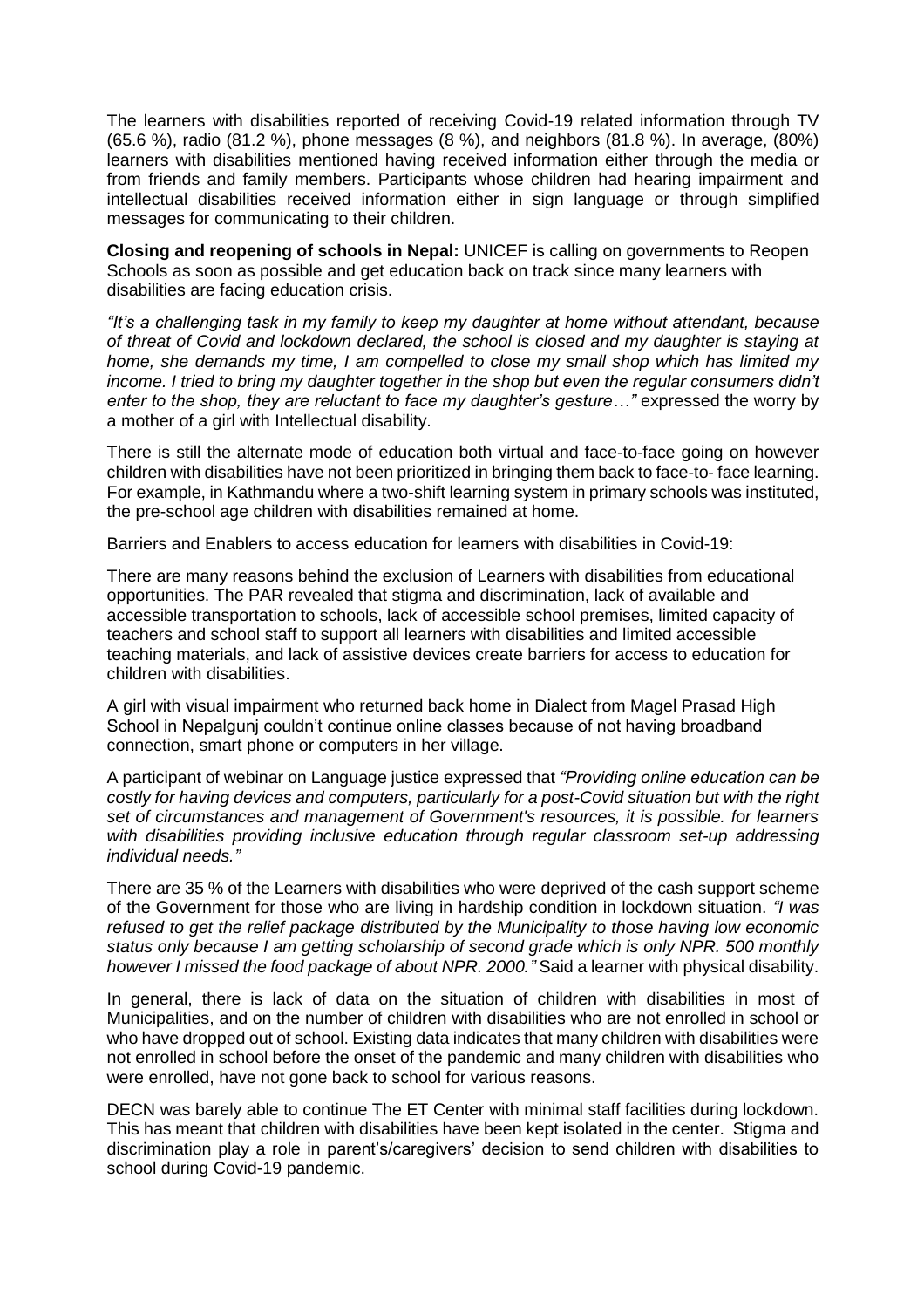The protective measures put in place to combat the pandemic are creating barriers for children with disabilities to learn on an equal basis with their peers. For example, the use of face masks creates additional barriers for children who are deaf and are hard of hearing. Many rely on lipreading and facial expression. Subsequently, face coverings make it impossible to read lips, resulting in communication barriers.

For many children, it is difficult to wear a mask. Children with intellectual disabilities particularly, might not easily understand why is it essential to wear a mask, what is the correct way and how to be fully protected by not touching it, and on how to dispose of used masks or to clean the reusable mask. Children with autism spectrum condition might face difficulties to the change of routine to having to wear masks as well as all the other changes following the pandemic.

The new routine of frequent handwashing might raise issues for children with intellectual disabilities who in many instances have learned that handwashing is connected to safe hygiene. Information about how to wash hands, or the handwashing facilities, might not be accessible. The use of hand sanitizer is another difficult task for those having single arm or those without arms. They have their legs used for several works thus are continuously facing challenges applying protective measures. Besides that, the Blind and Deafblind persons faced difficulties to identify where the sanitizer is placed properly or not.

Physical distancing creates challenges for children who rely on personal assistance and support for daily life. For example, children with physical disabilities and children with visual impairments might need personal assistance to support with practical tasks such as getting in and out of the school, using sanitation facilities, especially if the school premises are not accessible. Children who are blind, deafblind children as well as those with visual impairments might need tactile learning support through touch to be able to learn on an equal basis with their peers.

It is also important to note that children with disabilities returning to school might be at a disadvantage as many have not had sufficient support to continue their learning at home. This can be due to lack of digital devices or insufficient digital skills of the children, their parents/caregivers or teachers. This can also be as a result of lessons provided in one format, e.g. lessons on TV or radio excluding deaf children, the graphic interpretation without audio description exclude to those who are blind and low vision, without having real time caption, that exclude those who are hard of hearing or because teachers' lack capacity to adopt their lessons and materials to support children with disabilities learning at home.

Children with intellectual disabilities, children with Autism spectrum condition, children with deafblindness and psycho-social disabilities may be more at risk of forgetting the skills and knowledge acquired before the pandemic. The longer schools remain closed, the more critical the loss of learning will occur.

"The Covid pandemic excludes girls, and children with disabilities from receiving their basic educational rights, especially those in rural areas, who need to attend virtual classes." In lack of support to learners with disabilities in assessment, the online method may not evaluate their learning achievement, if teachers are untrained and couldn't support and to follow the process of online assessment, learners with disabilities may be left back from opportunity of improvement learning from mistake. It is the true support if caregivers are trained and supported the children to correct the mistake from their learning.

#### **Roles of stakeholders to promote educational opportunities to learners with disabilities"**

Local governments should ensure an inclusive response to the pandemic, e.g. ensure WASH facilities are built with accessibility in mind, ensure risk communication and community engagement is inclusive and accessible, provide children learning at home with necessary digital equipment or additional teacher support, promote continuation of services for children with disabilities and their families, and design additional services such as cash assistance for families in need.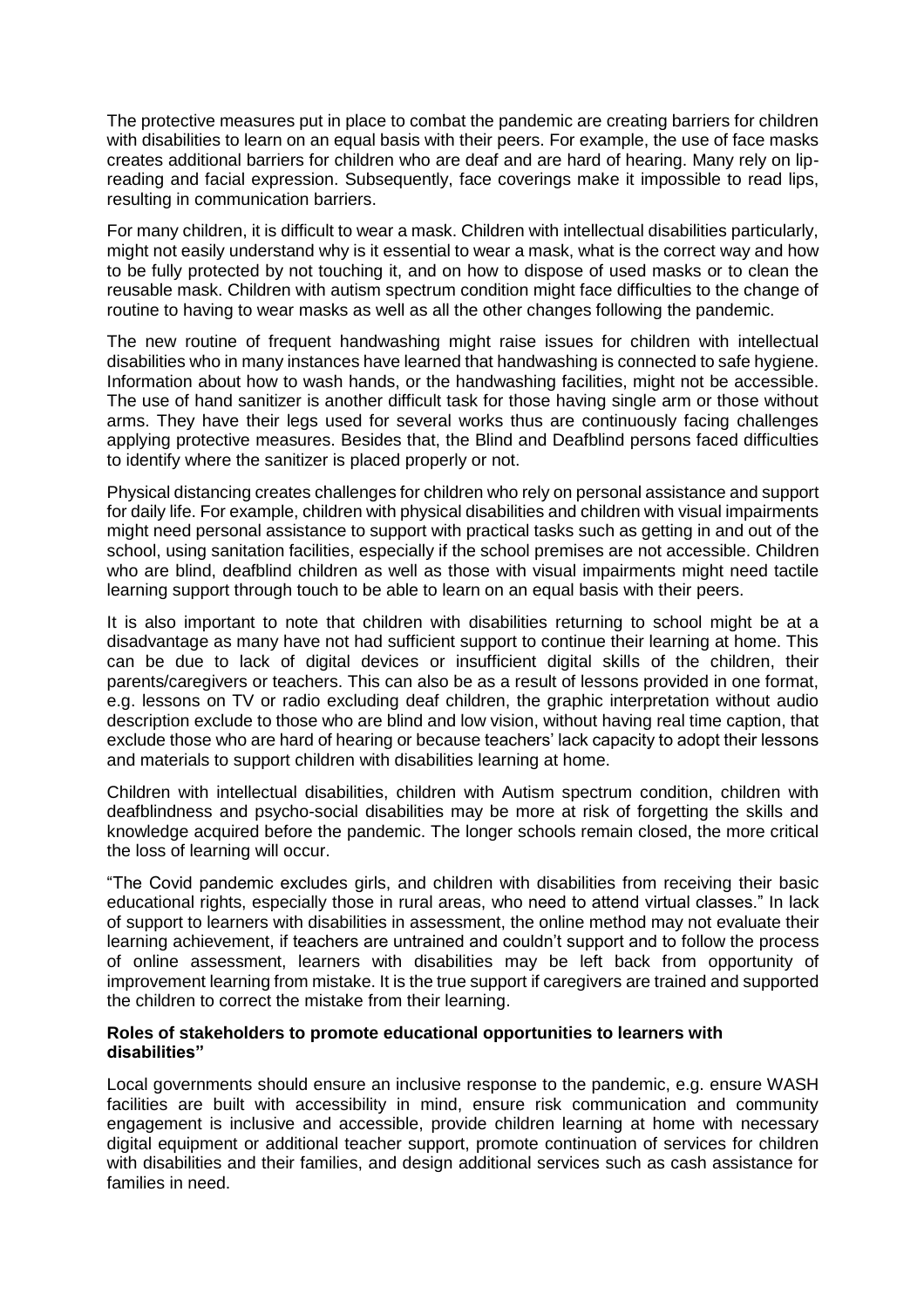Schools need to collect data and track children with disabilities who have not returned to school after COVID-19, including through rapid assessments, and identify their learning needs by screening for their return, that help planning and budgeting meeting their individual need.

When planning return to school, the school should collaborate with the parents/caregivers and the child about the need of any additional support required, including support to children who have not received sufficient support to continue their learning at home, or any accommodation needed to ensure the child can access learning and other activities at the school while respecting protective measures. The school should consider how to support children who need personal assistance and support, including tactile learning, accessible ICT, accessible digital books and WASH services.

Federal and Provincial Government need to ensure the continuity of support services for families with children with disabilities, including child protection services, rehabilitation services and access to assistive devices.

Governments should establish different temporary schemes like cash transfer for schooling children with disabilities and their families to alleviate economic burdens due to the pandemic, be it additional transport cost, protective equipment, or loss of income of families of children with disabilities. It is also important to strengthen collaboration between Ministry of Education, Science and technology and Ministry of Women, Children and Elder Citizen for social protection support in schools.

#### **Conclusion and recommendation:**

The Consortium believes that the National Education Policy 2019 has covered contradictory provision of both Inclusive Education and special education. Since the Policy 10.28 mentions "To provide inclusive education and special education opportunities" which cannot meet the learning needs of children with disabilities without adopting a comprehensive IE plan. The policy, though inspired to adapt curricula and textbooks for the development of life skills and vocational skills, is silent in the adoption of synchronized curriculum for bringing all children in the regular classroom setting. Besides, if both special education and inclusive education are mentioned without distinction, this can be taken the acts of state party against the CRPD compliances and challenge the state commitments under the provision of article 24 of CRPD.

It is strongly realized that the Inclusive education support to overcome the barriers of mainstreaming in social activities and ensure Learners with disabilities to enable them learning from their own experience. Inclusive education fosters a child-centred approach to education that ensures that all teaching and learning resources, the curriculum, the physical school environment and location as well as all support services are adapted to the need of each children and learning circumstances. An inclusive approach to learning is beneficial to all, but particularly to Learners with disabilities who are often excluded from learning within mainstream education systems. In the context of using inclusive approaches in pre schooling, mitigating and responding to public health crises such as the COVID-19 pandemic is every government's duty. Representative data are key to enabling local bodies to transition through the pandemic's various stages and to ensure that nobody is left out in present and future interventions. It is therefore essential that Nepal continue to work towards mainstreaming support for Learners with disabilities within its core education policy and programs.

The country is heading towards achieving the targets of SDG goal 4 to quality education and article 24 of CRPD for advancing Inclusive Education through mainstreaming school structure. Thus, it desirable to start training to the regular teachers so that the access to education to LEARNERS WITH DISABILITIES is fulfilling its objectives.

There is no proper screening mechanism while enrolment of the children in early classrooms, resulting less prevalence of Learners with disabilities.

The concept of Inclusive Education in Nepal has been largely adopted by persons with visual disability, those who are Hard of hearing and have physical disabilities whereas a commitment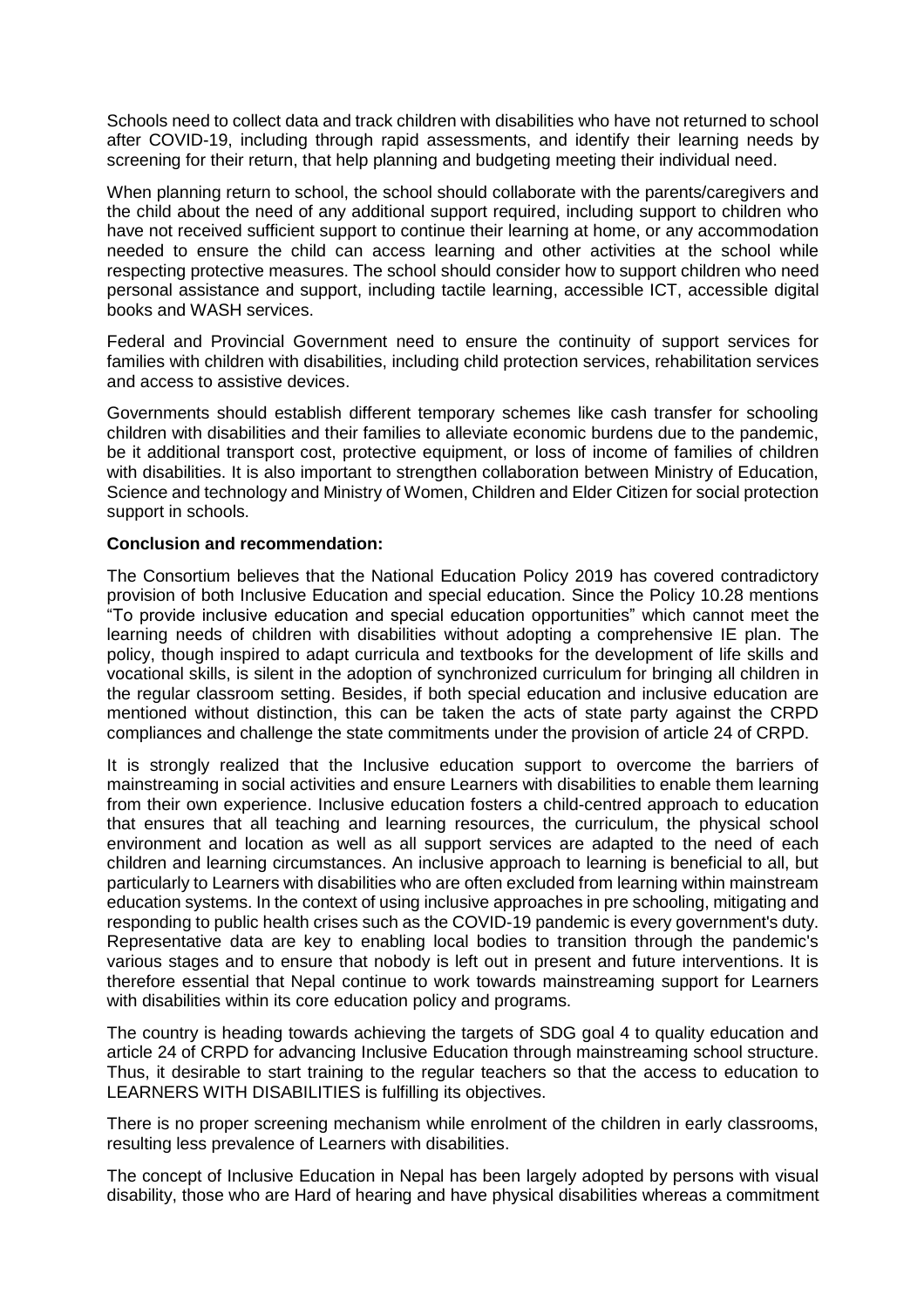to traditional special educational is deeply rooted amongst the Deaf community, and families of persons with Intellectual disabilities, Deafblindness and Autism spectrum condition. It is observed that there remain barriers to inclusive education in most part of the country including teacher preparation, resources, acceptance by duty bearers, accessibility both infrastructure to all areas in school buildings, and accessible ICT and misconception towards inclusive education.

In adoption of both Special and Inclusive Education system within the same policy, the intention of the GON may be bringing all children with disabilities within the school system but clearly segregated education doesn't fulfill the National objectives of education policy to develop a citizen equally contributing to the Nation building process. Furthermore, when children with disabilities are sent to special residential schools they are deprived of their right, as outlined in the CRPD and CRC to remain with their family and community.

Another benefit of Inclusive education is that both the children with disabilities and those without disabilities will have opportunity to learn from each other, the different walks of life, being together in the same classrooms. This learning leads the children without disabilities experience ng a successful pathway towards humanity and socialization.

In context of children with intellectual disability, lack of standard curriculum is the major problem. There is strong need of curriculum adjustment according to the learning needs of those with intellectual disability and Autism spectrum condition.

Local Government should urgently address the problem of teacher's license among deaf teachers. Government should introduce deaf friendly teacher's license examination system to enable deaf teachers to obtain teaching license.

"Inclusive education is a strategic approach that addresses equal learning and reading environments for all children. The Kohalpur municipality has brought the local policy for inclusive education which follows the principle that regular schools with inclusive education are the most effective method for elimination of discrimination, creating welcoming communities, building an inclusive society, and achieving education for all...".

The local government should be accountable for sustaining the education programs based on the poverty and ignorance of the parents. Sensitizing the parents to develop them an obligation about their children education through initiation of funding partners in the post-Covid context.

Best practice of Local actors:

Kohalpur Municipality has adopted the "Inclusive Education Policy" in the local level which is considered as an exemplary initiative. Following the constitutional provision of granting authority to local bodies to adopt the locally compatible policy and laws, the local Inclusive Education Policy of Kohalpur municipality has been adopted. *"The local inclusive education policy has been adopted based on the state commitments towards CRPD and International Human Rights instruments as well as the local disability context…"*. As mentioned by the chief of educational unit of Kohalpur Municipality.

DECN has established ET Center to bring children with cognitive disabilities who are deprived in educational opportunity in Baijanath Municipality. The Center has collaborated with International knowledge experts on alternate communication tools and building capacity of the teachers for facilitating children with cognitive disabilities to enjoy rights to communication by the alternative communication tools and access to education. *"The ET Center is providing opportunity to children with Cerebral Palsy to learn basic skills of communication and help identification of learning need so that these children can be included in the regular classroom…"* said the Executive Director of DECN.

# **Recommendations:**

# **Recommendation to Local Actors:**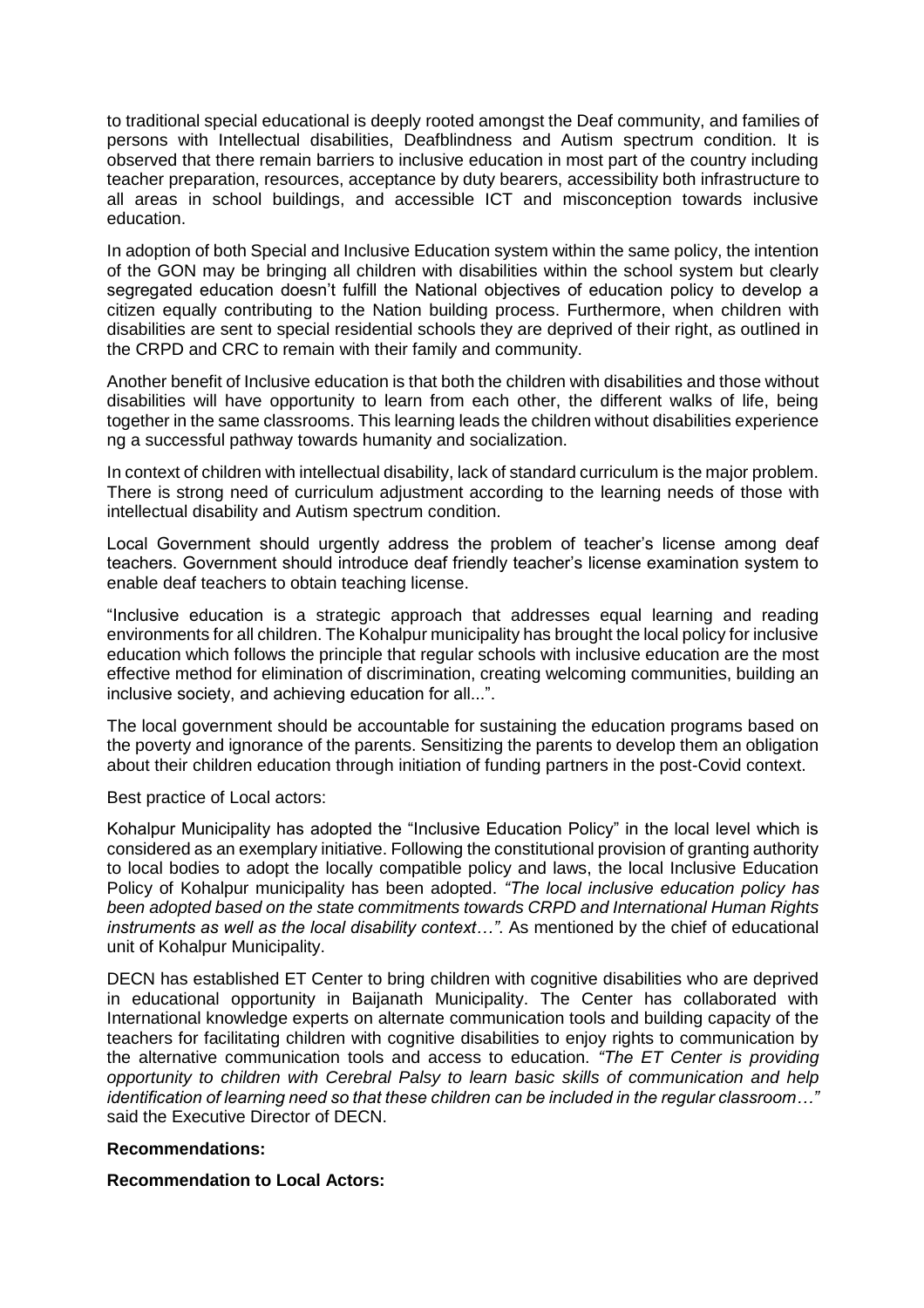- The local bodies and OPDs should establish a role to support learners with disabilities, bringing them in the regular school,
- Local bodies should initiate and develop a mechanism to establish a Database of school age Learners with disabilities to help policy makers and planners plan for the inclusion of Learners with disabilities in regular eduation.
- The Local bodies, collaboration with OPDs, should make parents aware that they should be bringing Learners with disabilities into school during school enrollment campaigns.
- The policy for personal attendant service for ensuring Reasonable Accommodation to Learners with disabilities should be taken by the schools in support of local Government.
- The ability of parents of children with cognitive disabilities should be supported to adapt their knowledge and skills to the needs of the local labor market at community which has been significantly impacted by the travel restriction and closure of RC due to Covid pandemic since they are bound to loose gainful jobs and continued the cycle of economic vulnerability.
- There should be coordination with experienced OPDs such as DECN to transfer the best practice of the adoption of inclusive education, alternate communication tools and transferring resource centers into the transitional centers to build platform for mainstreaming learners with cognitive disabilities into the regular classroom settings.

# **Recommendation to province Actors:**

- Carry out learning need assessments in the province for those who have learning disabilities including Deafblind, have an intellectual disability, or Autism Spectrum condition and profound disability and adopt the alternate communication method based on available resources of the province.
- Conduct orientation of school management committees (SMC) regular teachers and staff of concerned schools for generating "disability Friendly and Barrier Free Environment" by provincial government and coordinate with OPDs.
- Reform the curriculum and textbooks to better align local context, create multiple pathways for students learning, provide sufficient and relevant textbooks to support the vocational stream, and identify solutions to the low efficiency for the academic attainment and employment prospects.

# **Recommendation to Federal Actors:**

- Develop uniformity for Disaggregating Education Management Information System (EMIS) data which has to be utilized across the country for better understanding the demographics and disability status of school and out-of-school children with disabilities.
- Since the present service provisions don't cover all the categories of Learners with disabilities, the Federal Government, MOEST cover all group of disabilities as per the definition adopted by the government and reform policy to develop individual learning plan and follow engaging capacitated teachers.
- Sensitize government actors, policy makers, engineers, school management and teachers about the necessity and mechanism of making school physically accessible following "school Infrastructure Accessibility Guideline" that support inclusion of children with disability enrolled in the schools.
- In order to improve the management of higher educational attainment by deaf children and youth, adopt inclusive education along with enhancing sign-language vocabulary and provision of sign language facilitation embracing deaf culture in education of all levels including higher education.
- To help speed up ICT application in education, the Accessible ICT needs to be integrated within the National Information Communication Technology policy.

# **General Recommendation for all levels:**

 Transformation of Best practice: Kohalpur Municipality has adopted the "Inclusive Education Policy" in the local level which is considered as an exemplary initiative. It is